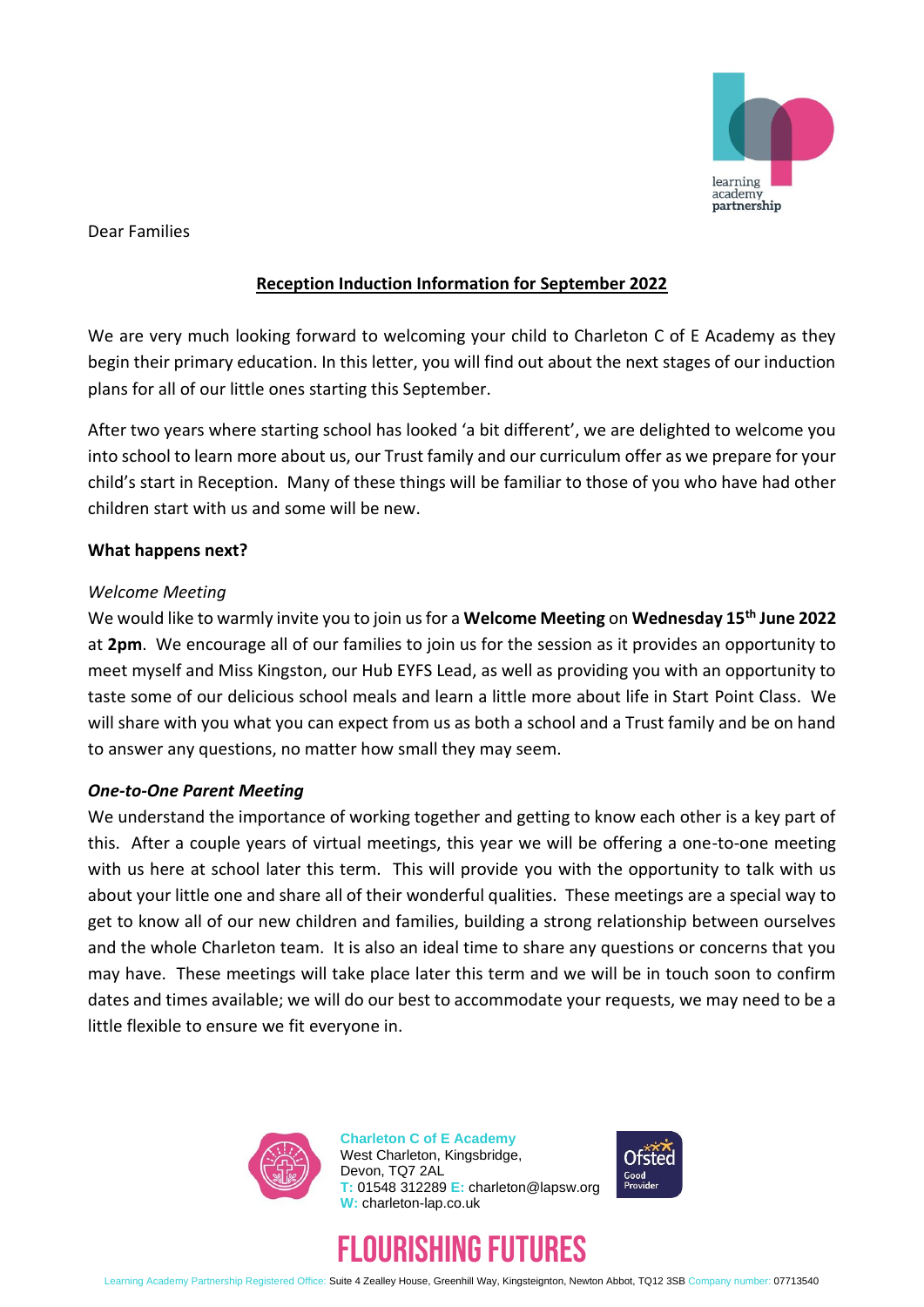

## *Shuffle Up Sessions*

We are thrilled to announce that on **Thursday 30th June 2022** from **9.30-11.45am**, we will be holding a special *Forest School* session for all of our new Reception children and their families, with us on the school grounds. Rain won't stop play, so come prepared for lots of fun in the fresh air!

We are delighted to be welcoming all our new Reception children on **Tuesday 13th July 2022** from **9.30-11.45am** for *Shuffle Up Day*; the whole school will be "shuffling up" too! This will help the children to get to know me, our wonderful Reception class and explore our wonderful EYFS setting with their friends!

# *Getting to know your child in their current setting (for those attending a nursery)*

Getting to know our Reception pupils, so we can provide them with the very best support and settling into our setting is something we pride ourselves on. To do this, we will also be contacting your child's nursery setting so we can ensure a smooth transition for them. We will arrange this and thank you for already providing us with the information for this.

# *Parent Handbook and Registration Pack*

With this letter, you will find your *Parent Handbook* which provides lots of useful information about life here at Charleton.

This year, our *Registration Handbook* has moved online. Please complete this for your child as soon as possible so that we can start registering them on our school systems ready for September. Please complete this by **Friday 1st July** at the latest. Feel free to pop in to see Mrs Jeffery in the academy office if you have any questions or queries.

# *Something for your little one*

We are busy putting together a special *Shuffle Up* pack that we will share with your little one on Shuffle Up Day. This includes a fun craft pack, a little gift from Forest School, some stickers, an interactive name activity and some information about her for those of you who don't know her yet. We hope that you enjoy sharing these together over the coming weeks.

You will also receive your little one's *Brown Bag Biography*, a fun way for us all to get to know each other. Inside their brown bag, please place **5** items, or photos of the items, that are special to your child. We will be sharing these items with the class early in September.